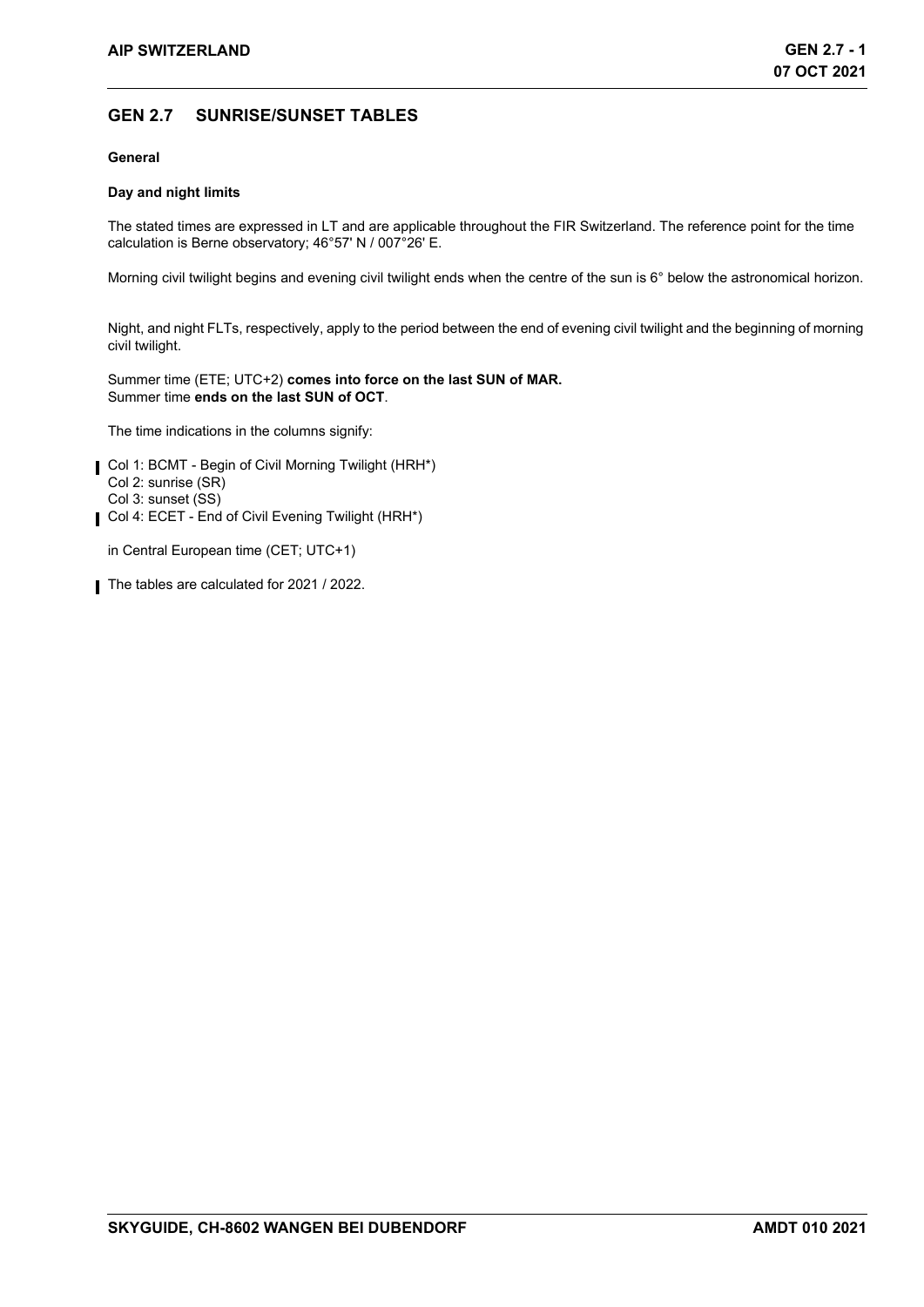|                        | 2021                      |      |             |             |                  |      | FIR SWITZERLAND (LT) |             |      |      |             |      |      |
|------------------------|---------------------------|------|-------------|-------------|------------------|------|----------------------|-------------|------|------|-------------|------|------|
|                        | <b>Day</b>                |      |             | <b>OCT</b>  |                  |      |                      | <b>NOV</b>  |      |      | <b>DEC</b>  |      |      |
|                        |                           | 1    | $\mathbf 2$ | $\mathbf 3$ | $\boldsymbol{4}$ | 1    | $\mathbf 2$          | $\mathbf 3$ | 4    | 1    | $\mathbf 2$ | 3    | 4    |
|                        | 1                         | 0659 | 0729        | 1910        | 1940             | 0641 | 0713                 | 1714        | 1746 | 0720 | 0755        | 1643 | 1718 |
|                        | $\boldsymbol{2}$          | 0700 | 0730        | 1908        | 1938             | 0642 | 0714                 | 1713        | 1744 | 0722 | 0756        | 1643 | 1718 |
|                        | $\ensuremath{\mathsf{3}}$ | 0701 | 0732        | 1906        | 1936             | 0644 | 0716                 | 1711        | 1743 | 0723 | 0757        | 1642 | 1717 |
|                        | 4                         | 0703 | 0733        | 1904        | 1934             | 0645 | 0717                 | 1710        | 1742 | 0724 | 0759        | 1642 | 1717 |
|                        | $\mathbf 5$               | 0704 | 0735        | 1902        | 1932             | 0647 | 0719                 | 1708        | 1740 | 0725 | 0800        | 1642 | 1717 |
|                        | $\,6$                     | 0705 | 0736        | 1900        | 1930             | 0648 | 0720                 | 1707        | 1739 | 0726 | 0801        | 1642 | 1717 |
|                        | 7                         | 0707 | 0737        | 1858        | 1928             | 0649 | 0722                 | 1705        | 1738 | 0727 | 0802        | 1641 | 1717 |
|                        | 8                         | 0708 | 0739        | 1856        | 1926             | 0651 | 0723                 | 1704        | 1737 | 0728 | 0803        | 1641 | 1716 |
|                        | 9                         | 0709 | 0740        | 1854        | 1925             | 0652 | 0725                 | 1703        | 1735 | 0729 | 0804        | 1641 | 1716 |
|                        | 10                        | 0711 | 0741        | 1852        | 1923             | 0654 | 0726                 | 1702        | 1734 | 0730 | 0805        | 1641 | 1716 |
|                        | 11                        | 0712 | 0743        | 1850        | 1921             | 0655 | 0728                 | 1700        | 1733 | 0731 | 0806        | 1641 | 1716 |
|                        | 12                        | 0714 | 0744        | 1849        | 1919             | 0656 | 0729                 | 1659        | 1732 | 0731 | 0807        | 1641 | 1717 |
|                        | 13                        | 0715 | 0746        | 1847        | 1917             | 0658 | 0731                 | 1658        | 1731 | 0732 | 0807        | 1641 | 1717 |
|                        | 14                        | 0716 | 0747        | 1845        | 1915             | 0659 | 0732                 | 1657        | 1730 | 0733 | 0808        | 1641 | 1717 |
|                        | 15                        | 0718 | 0748        | 1843        | 1914             | 0700 | 0734                 | 1656        | 1729 | 0734 | 0809        | 1642 | 1717 |
|                        | 16                        | 0719 | 0750        | 1841        | 1912             | 0702 | 0735                 | 1655        | 1728 | 0734 | 0810        | 1642 | 1717 |
|                        | 17                        | 0720 | 0751        | 1839        | 1910             | 0703 | 0736                 | 1654        | 1727 | 0735 | 0811        | 1642 | 1718 |
|                        | 18                        | 0722 | 0753        | 1837        | 1908             | 0704 | 0738                 | 1653        | 1726 | 0736 | 0811        | 1643 | 1718 |
|                        | 19                        | 0723 | 0754        | 1836        | 1906             | 0706 | 0739                 | 1652        | 1725 | 0736 | 0812        | 1643 | 1718 |
|                        | 20                        | 0724 | 0755        | 1834        | 1905             | 0707 | 0741                 | 1651        | 1724 | 0737 | 0812        | 1643 | 1719 |
|                        | 21                        | 0726 | 0757        | 1832        | 1903             | 0708 | 0742                 | 1650        | 1724 | 0737 | 0813        | 1644 | 1719 |
|                        | 22                        | 0727 | 0758        | 1830        | 1901             | 0710 | 0743                 | 1649        | 1723 | 0738 | 0813        | 1644 | 1720 |
|                        | 23                        | 0729 | 0800        | 1829        | 1900             | 0711 | 0745                 | 1648        | 1722 | 0738 | 0814        | 1645 | 1720 |
| $\mathsf{I}\mathsf{I}$ | 24                        | 0730 | 0801        | 1827        | 1858             | 0712 | 0746                 | 1647        | 1721 | 0739 | 0814        | 1646 | 1721 |
| $\blacksquare$         | 25                        | 0731 | 0803        | 1825        | 1857             | 0713 | 0747                 | 1647        | 1721 | 0739 | 0815        | 1646 | 1722 |
|                        | 26                        | 0733 | 0804        | 1824        | 1855             | 0715 | 0749                 | 1646        | 1720 | 0739 | 0815        | 1647 | 1722 |
|                        | 27                        | 0734 | 0806        | 1822        | 1853             | 0716 | 0750                 | 1645        | 1720 | 0740 | 0815        | 1648 | 1723 |
|                        | 28                        | 0735 | 0807        | 1820        | 1852             | 0717 | 0751                 | 1645        | 1719 | 0740 | 0815        | 1648 | 1724 |
|                        | 29                        | 0737 | 0808        | 1819        | 1850             | 0718 | 0753                 | 1644        | 1719 | 0740 | 0816        | 1649 | 1725 |
|                        | 30                        | 0738 | 0810        | 1817        | 1849             | 0719 | 0754                 | 1644        | 1718 | 0740 | 0816        | 1650 | 1725 |
|                        | 31                        | 0640 | 0711        | 1716        | 1747             |      |                      |             |      | 0741 | 0816        | 1651 | 1726 |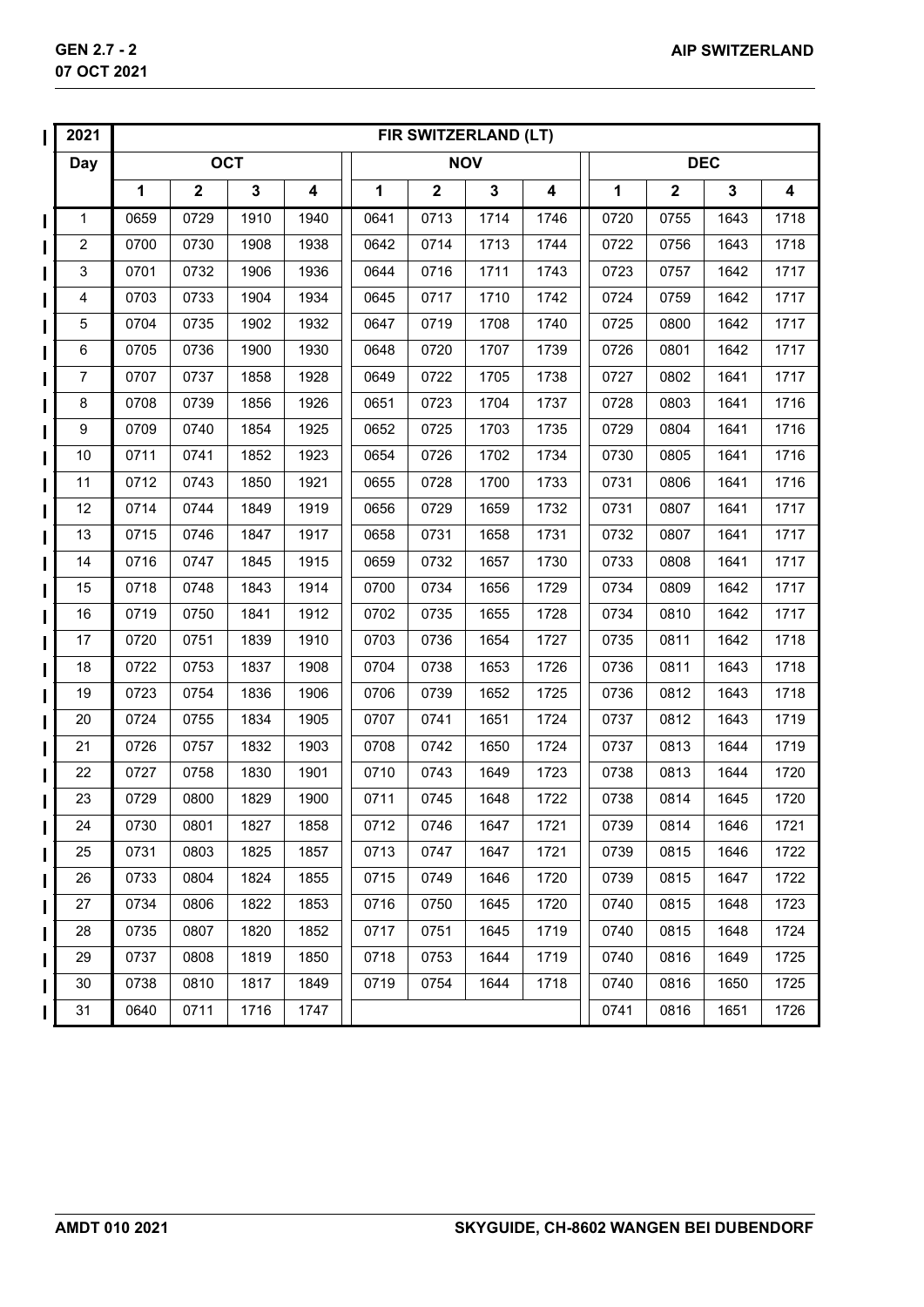|   | 2022           |            | FIR SWITZERLAND (LT)<br><b>MAR</b> |              |      |      |             |             |      |             |              |              |                         |
|---|----------------|------------|------------------------------------|--------------|------|------|-------------|-------------|------|-------------|--------------|--------------|-------------------------|
|   | Day            | <b>JAN</b> |                                    |              |      |      | <b>FEB</b>  |             |      |             |              |              |                         |
|   |                | 1          | $\mathbf 2$                        | $\mathbf{3}$ | 4    | 1    | $\mathbf 2$ | $\mathbf 3$ | 4    | $\mathbf 1$ | $\mathbf{2}$ | $\mathbf{3}$ | $\overline{\mathbf{4}}$ |
| ι | $\mathbf 1$    | 0741       | 0816                               | 1652         | 1727 | 0723 | 0755        | 1733        | 1805 | 0640        | 0710         | 1816         | 1846                    |
|   | $\overline{c}$ | 0741       | 0816                               | 1653         | 1728 | 0721 | 0754        | 1734        | 1807 | 0638        | 0709         | 1817         | 1848                    |
|   | 3              | 0741       | 0816                               | 1654         | 1729 | 0720 | 0753        | 1736        | 1808 | 0636        | 0707         | 1818         | 1849                    |
|   | 4              | 0741       | 0816                               | 1655         | 1730 | 0719 | 0751        | 1738        | 1810 | 0634        | 0705         | 1820         | 1850                    |
|   | 5              | 0741       | 0816                               | 1656         | 1731 | 0718 | 0750        | 1739        | 1811 | 0633        | 0703         | 1821         | 1852                    |
|   | 6              | 0740       | 0815                               | 1657         | 1732 | 0717 | 0749        | 1741        | 1813 | 0631        | 0701         | 1823         | 1853                    |
|   | $\overline{7}$ | 0740       | 0815                               | 1658         | 1733 | 0715 | 0747        | 1742        | 1814 | 0629        | 0659         | 1824         | 1855                    |
|   | 8              | 0740       | 0815                               | 1659         | 1734 | 0714 | 0746        | 1744        | 1816 | 0627        | 0657         | 1826         | 1856                    |
|   | 9              | 0740       | 0814                               | 1701         | 1735 | 0712 | 0744        | 1745        | 1817 | 0625        | 0655         | 1827         | 1857                    |
|   | 10             | 0739       | 0814                               | 1702         | 1736 | 0711 | 0743        | 1747        | 1819 | 0623        | 0653         | 1829         | 1859                    |
|   | 11             | 0739       | 0814                               | 1703         | 1737 | 0710 | 0741        | 1748        | 1820 | 0621        | 0651         | 1830         | 1900                    |
|   | 12             | 0739       | 0813                               | 1704         | 1739 | 0708 | 0740        | 1750        | 1821 | 0619        | 0649         | 1831         | 1902                    |
|   | 13             | 0738       | 0813                               | 1705         | 1740 | 0707 | 0738        | 1751        | 1823 | 0617        | 0647         | 1833         | 1903                    |
|   | 14             | 0738       | 0812                               | 1707         | 1741 | 0705 | 0736        | 1753        | 1824 | 0615        | 0645         | 1834         | 1905                    |
|   | 15             | 0737       | 0811                               | 1708         | 1742 | 0704 | 0735        | 1754        | 1826 | 0613        | 0644         | 1836         | 1906                    |
|   | 16             | 0737       | 0811                               | 1709         | 1744 | 0702 | 0733        | 1756        | 1827 | 0611        | 0642         | 1837         | 1907                    |
|   | 17             | 0736       | 0810                               | 1711         | 1745 | 0700 | 0732        | 1758        | 1829 | 0609        | 0640         | 1838         | 1909                    |
|   | 18             | 0735       | 0809                               | 1712         | 1746 | 0659 | 0730        | 1759        | 1830 | 0607        | 0638         | 1840         | 1910                    |
|   | 19             | 0735       | 0809                               | 1714         | 1747 | 0657 | 0728        | 1801        | 1832 | 0605        | 0636         | 1841         | 1912                    |
|   | 20             | 0734       | 0808                               | 1715         | 1749 | 0656 | 0727        | 1802        | 1833 | 0603        | 0634         | 1843         | 1913                    |
|   | 21             | 0733       | 0807                               | 1716         | 1750 | 0654 | 0725        | 1804        | 1835 | 0601        | 0632         | 1844         | 1914                    |
|   | 22             | 0733       | 0806                               | 1718         | 1751 | 0652 | 0723        | 1805        | 1836 | 0559        | 0630         | 1845         | 1916                    |
|   | 23             | 0732       | 0805                               | 1719         | 1753 | 0650 | 0721        | 1807        | 1837 | 0557        | 0628         | 1847         | 1917                    |
| Ш | 24             | 0731       | 0804                               | 1721         | 1754 | 0649 | 0720        | 1808        | 1839 | 0555        | 0626         | 1848         | 1919                    |
| Ш | 25             | 0730       | 0803                               | 1722         | 1756 | 0647 | 0718        | 1810        | 1840 | 0553        | 0624         | 1850         | 1920                    |
|   | 26             | 0729       | 0802                               | 1724         | 1757 | 0645 | 0716        | 1811        | 1842 | 0551        | 0622         | 1851         | 1922                    |
|   | 27             | 0728       | 0801                               | 1725         | 1758 | 0643 | 0714        | 1813        | 1843 | 0649        | 0720         | 1952         | 2023                    |
|   | 28             | 0727       | 0800                               | 1727         | 1800 | 0642 | 0712        | 1814        | 1845 | 0647        | 0718         | 1954         | 2024                    |
|   | 29             | 0726       | 0759                               | 1728         | 1801 |      |             |             |      | 0645        | 0716         | 1955         | 2026                    |
|   | 30             | 0725       | 0758                               | 1730         | 1803 |      |             |             |      | 0643        | 0714         | 1957         | 2027                    |
| L | 31             | 0724       | 0756                               | 1731         | 1804 |      |             |             |      | 0641        | 0712         | 1958         | 2029                    |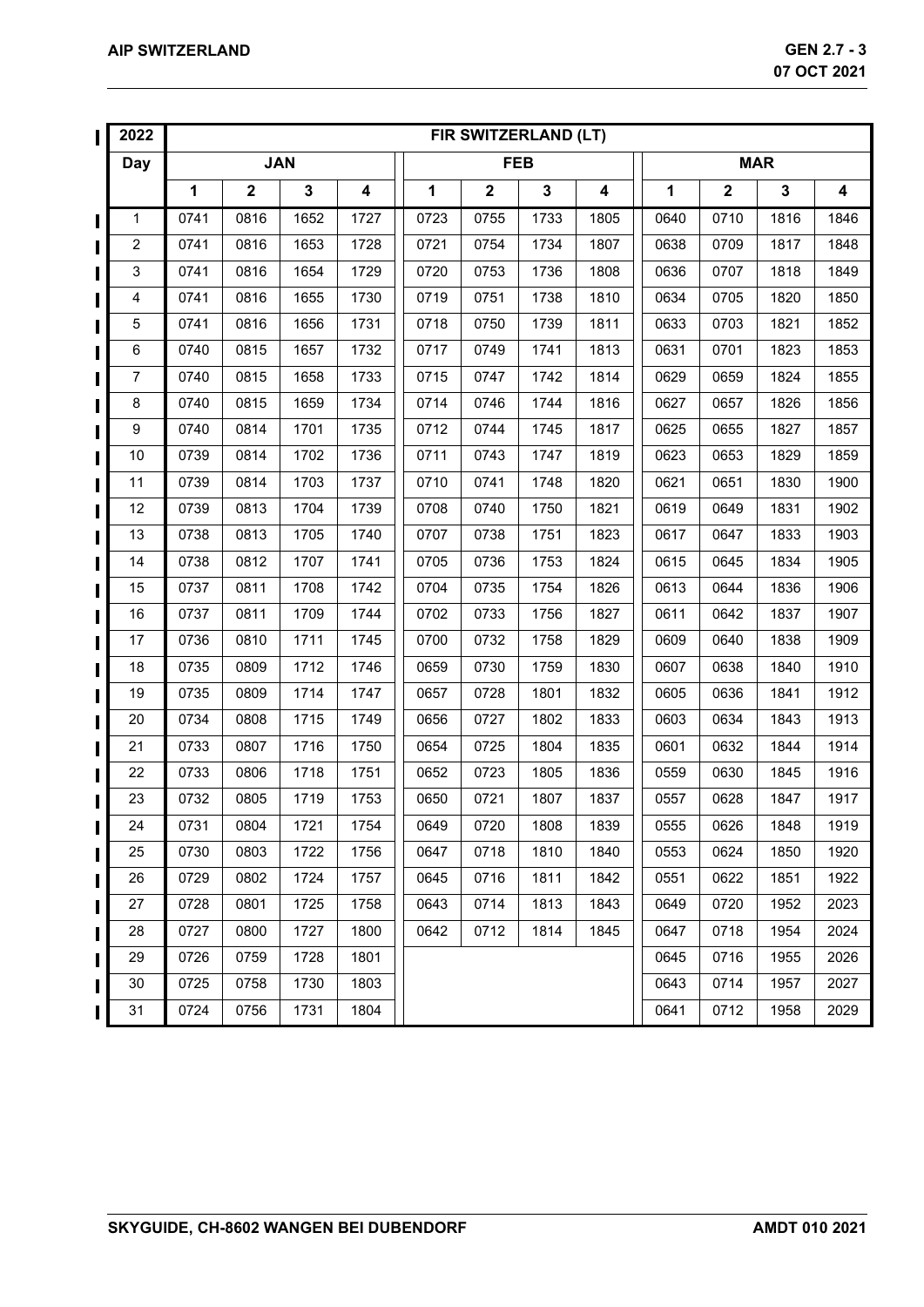| 2022           |                                                                           | FIR SWITZERLAND (LT)<br><b>JUN</b><br><b>MAY</b> |      |      |      |              |              |                         |      |              |              |                         |  |
|----------------|---------------------------------------------------------------------------|--------------------------------------------------|------|------|------|--------------|--------------|-------------------------|------|--------------|--------------|-------------------------|--|
| <b>Day</b>     | <b>APR</b><br>$\mathbf{2}$<br>$\mathbf 3$<br>1<br>$\overline{\mathbf{4}}$ |                                                  |      |      |      |              |              |                         |      |              |              |                         |  |
|                |                                                                           |                                                  |      |      | 1    | $\mathbf{2}$ | $\mathbf{3}$ | $\overline{\mathbf{4}}$ | 1    | $\mathbf{2}$ | $\mathbf{3}$ | $\overline{\mathbf{4}}$ |  |
| 1              | 0639                                                                      | 0710                                             | 1959 | 2030 | 0541 | 0615         | 2040         | 2114                    | 0501 | 0539         | 2117         | 2156                    |  |
| $\overline{c}$ | 0637                                                                      | 0708                                             | 2001 | 2032 | 0540 | 0614         | 2042         | 2116                    | 0500 | 0539         | 2118         | 2157                    |  |
| $\mathsf 3$    | 0635                                                                      | 0706                                             | 2002 | 2033 | 0538 | 0612         | 2043         | 2117                    | 0500 | 0538         | 2119         | 2158                    |  |
| 4              | 0633                                                                      | 0704                                             | 2003 | 2035 | 0536 | 0610         | 2045         | 2119                    | 0459 | 0538         | 2120         | 2159                    |  |
| $\mathbf 5$    | 0631                                                                      | 0702                                             | 2005 | 2036 | 0535 | 0609         | 2046         | 2120                    | 0458 | 0537         | 2121         | 2200                    |  |
| 6              | 0629                                                                      | 0700                                             | 2006 | 2037 | 0533 | 0607         | 2047         | 2122                    | 0458 | 0537         | 2121         | 2201                    |  |
| $\overline{7}$ | 0627                                                                      | 0658                                             | 2008 | 2039 | 0531 | 0606         | 2049         | 2123                    | 0457 | 0536         | 2122         | 2201                    |  |
| 8              | 0625                                                                      | 0656                                             | 2009 | 2040 | 0530 | 0605         | 2050         | 2125                    | 0457 | 0536         | 2123         | 2202                    |  |
| 9              | 0623                                                                      | 0654                                             | 2010 | 2042 | 0528 | 0603         | 2051         | 2126                    | 0457 | 0536         | 2124         | 2203                    |  |
| 10             | 0621                                                                      | 0652                                             | 2012 | 2043 | 0527 | 0602         | 2052         | 2128                    | 0456 | 0536         | 2124         | 2204                    |  |
| 11             | 0619                                                                      | 0650                                             | 2013 | 2045 | 0525 | 0600         | 2054         | 2129                    | 0456 | 0535         | 2125         | 2204                    |  |
| 12             | 0617                                                                      | 0649                                             | 2014 | 2046 | 0524 | 0559         | 2055         | 2131                    | 0456 | 0535         | 2125         | 2205                    |  |
| 13             | 0615                                                                      | 0647                                             | 2016 | 2048 | 0522 | 0558         | 2056         | 2132                    | 0455 | 0535         | 2126         | 2206                    |  |
| 14             | 0613                                                                      | 0645                                             | 2017 | 2049 | 0521 | 0557         | 2057         | 2133                    | 0455 | 0535         | 2126         | 2206                    |  |
| 15             | 0611                                                                      | 0643                                             | 2019 | 2051 | 0519 | 0555         | 2059         | 2135                    | 0455 | 0535         | 2127         | 2207                    |  |
| 16             | 0609                                                                      | 0641                                             | 2020 | 2052 | 0518 | 0554         | 2100         | 2136                    | 0455 | 0535         | 2127         | 2207                    |  |
| 17             | 0607                                                                      | 0639                                             | 2021 | 2054 | 0517 | 0553         | 2101         | 2138                    | 0455 | 0535         | 2128         | 2207                    |  |
| 18             | 0605                                                                      | 0637                                             | 2023 | 2055 | 0515 | 0552         | 2102         | 2139                    | 0455 | 0535         | 2128         | 2208                    |  |
| 19             | 0603                                                                      | 0636                                             | 2024 | 2057 | 0514 | 0551         | 2104         | 2140                    | 0455 | 0535         | 2128         | 2208                    |  |
| 20             | 0601                                                                      | 0634                                             | 2025 | 2058 | 0513 | 0550         | 2105         | 2142                    | 0455 | 0535         | 2129         | 2208                    |  |
| 21             | 0600                                                                      | 0632                                             | 2027 | 2059 | 0512 | 0549         | 2106         | 2143                    | 0455 | 0535         | 2129         | 2209                    |  |
| 22             | 0558                                                                      | 0630                                             | 2028 | 2101 | 0510 | 0548         | 2107         | 2144                    | 0456 | 0536         | 2129         | 2209                    |  |
| 23<br>L        | 0556                                                                      | 0628                                             | 2030 | 2102 | 0509 | 0547         | 2108         | 2145                    | 0456 | 0536         | 2129         | 2209                    |  |
| 24<br>I        | 0554                                                                      | 0627                                             | 2031 | 2104 | 0508 | 0546         | 2109         | 2147                    | 0456 | 0536         | 2129         | 2209                    |  |
| 25             | 0552                                                                      | 0625                                             | 2032 | 2105 | 0507 | 0545         | 2110         | 2148                    | 0457 | 0536         | 2129         | 2209                    |  |
| 26             | 0550                                                                      | 0623                                             | 2034 | 2107 | 0506 | 0544         | 2111         | 2149                    | 0457 | 0537         | 2129         | 2209                    |  |
| 27             | 0548                                                                      | 0622                                             | 2035 | 2108 | 0505 | 0543         | 2112         | 2150                    | 0458 | 0537         | 2129         | 2209                    |  |
| 28             | 0547                                                                      | 0620                                             | 2036 | 2110 | 0504 | 0542         | 2113         | 2151                    | 0458 | 0538         | 2129         | 2209                    |  |
| 29             | 0545                                                                      | 0618                                             | 2038 | 2111 | 0503 | 0541         | 2114         | 2153                    | 0459 | 0538         | 2129         | 2209                    |  |
| 30             | 0543                                                                      | 0617                                             | 2039 | 2113 | 0503 | 0541         | 2115         | 2154                    | 0459 | 0539         | 2129         | 2208                    |  |
| 31             |                                                                           |                                                  |      |      | 0502 | 0540         | 2116         | 2155                    |      |              |              |                         |  |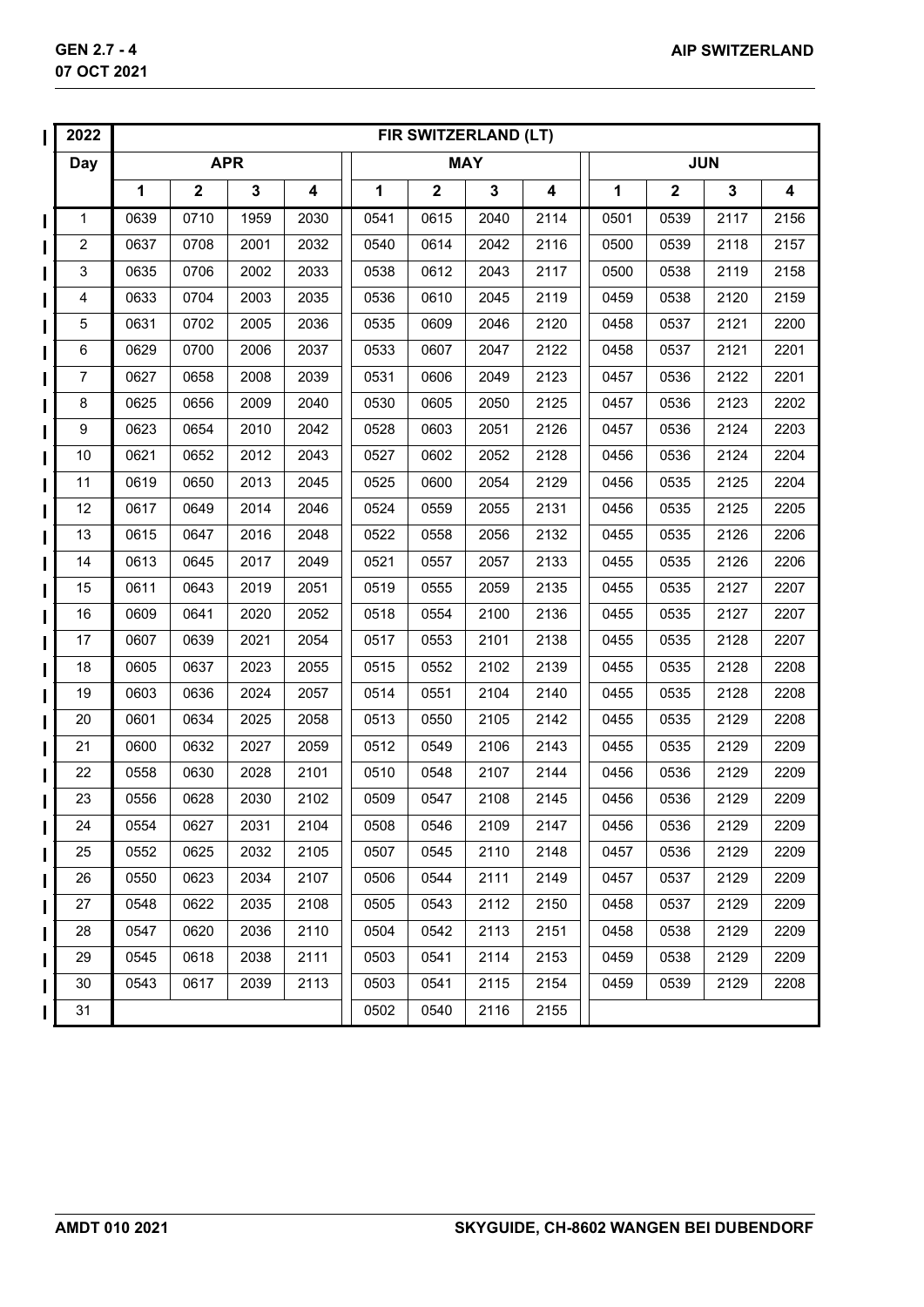|   | 2022                      |            | FIR SWITZERLAND (LT)<br><b>AUG</b> |              |      |      |             |             |                         |             |              |              |                         |  |  |
|---|---------------------------|------------|------------------------------------|--------------|------|------|-------------|-------------|-------------------------|-------------|--------------|--------------|-------------------------|--|--|
|   | <b>Day</b>                | <b>JUL</b> |                                    |              |      |      |             |             |                         |             | <b>SEP</b>   |              |                         |  |  |
|   |                           | 1          | $\mathbf 2$                        | $\mathbf{3}$ | 4    | 1    | $\mathbf 2$ | $\mathbf 3$ | $\overline{\mathbf{4}}$ | $\mathbf 1$ | $\mathbf{2}$ | $\mathbf{3}$ | $\overline{\mathbf{4}}$ |  |  |
| ι | $\mathbf 1$               | 0500       | 0539                               | 2129         | 2208 | 0534 | 0610        | 2103        | 2138                    | 0618        | 0650         | 2010         | 2042                    |  |  |
|   | $\overline{c}$            | 0501       | 0540                               | 2128         | 2208 | 0535 | 0611        | 2101        | 2137                    | 0619        | 0651         | 2008         | 2040                    |  |  |
|   | $\ensuremath{\mathsf{3}}$ | 0501       | 0541                               | 2128         | 2207 | 0537 | 0612        | 2100        | 2135                    | 0621        | 0652         | 2006         | 2038                    |  |  |
|   | 4                         | 0502       | 0541                               | 2128         | 2207 | 0538 | 0613        | 2059        | 2134                    | 0622        | 0653         | 2004         | 2035                    |  |  |
|   | 5                         | 0503       | 0542                               | 2127         | 2207 | 0540 | 0615        | 2057        | 2132                    | 0623        | 0655         | 2002         | 2034                    |  |  |
|   | 6                         | 0504       | 0543                               | 2127         | 2206 | 0541 | 0616        | 2056        | 2130                    | 0625        | 0656         | 2000         | 2031                    |  |  |
|   | $\overline{7}$            | 0504       | 0543                               | 2127         | 2205 | 0543 | 0617        | 2054        | 2129                    | 0626        | 0657         | 1958         | 2029                    |  |  |
|   | 8                         | 0505       | 0544                               | 2126         | 2205 | 0544 | 0618        | 2053        | 2127                    | 0628        | 0659         | 1956         | 2027                    |  |  |
|   | 9                         | 0506       | 0545                               | 2126         | 2204 | 0545 | 0620        | 2051        | 2125                    | 0629        | 0700         | 1954         | 2025                    |  |  |
|   | 10                        | 0507       | 0546                               | 2125         | 2204 | 0547 | 0621        | 2050        | 2123                    | 0630        | 0701         | 1952         | 2023                    |  |  |
|   | 11                        | 0508       | 0547                               | 2124         | 2203 | 0548 | 0622        | 2048        | 2122                    | 0632        | 0702         | 1950         | 2021                    |  |  |
|   | 12                        | 0509       | 0548                               | 2124         | 2202 | 0550 | 0623        | 2046        | 2120                    | 0633        | 0704         | 1948         | 2019                    |  |  |
|   | 13                        | 0510       | 0549                               | 2123         | 2201 | 0551 | 0625        | 2045        | 2118                    | 0634        | 0705         | 1946         | 2017                    |  |  |
|   | 14                        | 0511       | 0550                               | 2122         | 2200 | 0552 | 0626        | 2043        | 2116                    | 0636        | 0706         | 1944         | 2015                    |  |  |
|   | 15                        | 0512       | 0550                               | 2121         | 2159 | 0554 | 0627        | 2041        | 2115                    | 0637        | 0708         | 1942         | 2013                    |  |  |
|   | 16                        | 0514       | 0551                               | 2121         | 2158 | 0555 | 0629        | 2040        | 2113                    | 0638        | 0709         | 1940         | 2011                    |  |  |
|   | 17                        | 0515       | 0552                               | 2120         | 2157 | 0557 | 0630        | 2038        | 2111                    | 0640        | 0710         | 1938         | 2009                    |  |  |
|   | 18                        | 0516       | 0553                               | 2119         | 2156 | 0558 | 0631        | 2036        | 2109                    | 0641        | 0712         | 1936         | 2007                    |  |  |
|   | 19                        | 0517       | 0555                               | 2118         | 2155 | 0600 | 0633        | 2034        | 2107                    | 0642        | 0713         | 1934         | 2005                    |  |  |
|   | 20                        | 0518       | 0556                               | 2117         | 2154 | 0601 | 0634        | 2033        | 2105                    | 0644        | 0714         | 1932         | 2003                    |  |  |
|   | 21                        | 0520       | 0557                               | 2116         | 2153 | 0603 | 0635        | 2031        | 2103                    | 0645        | 0716         | 1930         | 2001                    |  |  |
|   | 22                        | 0521       | 0558                               | 2115         | 2152 | 0604 | 0636        | 2029        | 2101                    | 0646        | 0717         | 1928         | 1959                    |  |  |
|   | 23                        | 0522       | 0559                               | 2114         | 2151 | 0605 | 0638        | 2027        | 2059                    | 0648        | 0718         | 1926         | 1957                    |  |  |
| Ш | 24                        | 0523       | 0600                               | 2113         | 2149 | 0607 | 0639        | 2025        | 2058                    | 0649        | 0719         | 1924         | 1955                    |  |  |
| Н | 25                        | 0525       | 0601                               | 2112         | 2148 | 0608 | 0640        | 2023        | 2056                    | 0650        | 0721         | 1922         | 1953                    |  |  |
|   | 26                        | 0526       | 0602                               | 2111         | 2147 | 0610 | 0642        | 2022        | 2054                    | 0652        | 0722         | 1920         | 1950                    |  |  |
|   | 27                        | 0527       | 0604                               | 2109         | 2145 | 0611 | 0643        | 2020        | 2052                    | 0653        | 0723         | 1918         | 1949                    |  |  |
|   | 28                        | 0529       | 0605                               | 2108         | 2144 | 0612 | 0644        | 2018        | 2050                    | 0654        | 0725         | 1916         | 1947                    |  |  |
|   | 29                        | 0530       | 0606                               | 2107         | 2143 | 0614 | 0646        | 2016        | 2048                    | 0656        | 0726         | 1914         | 1945                    |  |  |
|   | 30                        | 0531       | 0607                               | 2106         | 2141 | 0615 | 0647        | 2014        | 2046                    | 0657        | 0727         | 1912         | 1943                    |  |  |
| L | 31                        | 0533       | 0608                               | 2104         | 2140 | 0617 | 0648        | 2012        | 2044                    |             |              |              |                         |  |  |